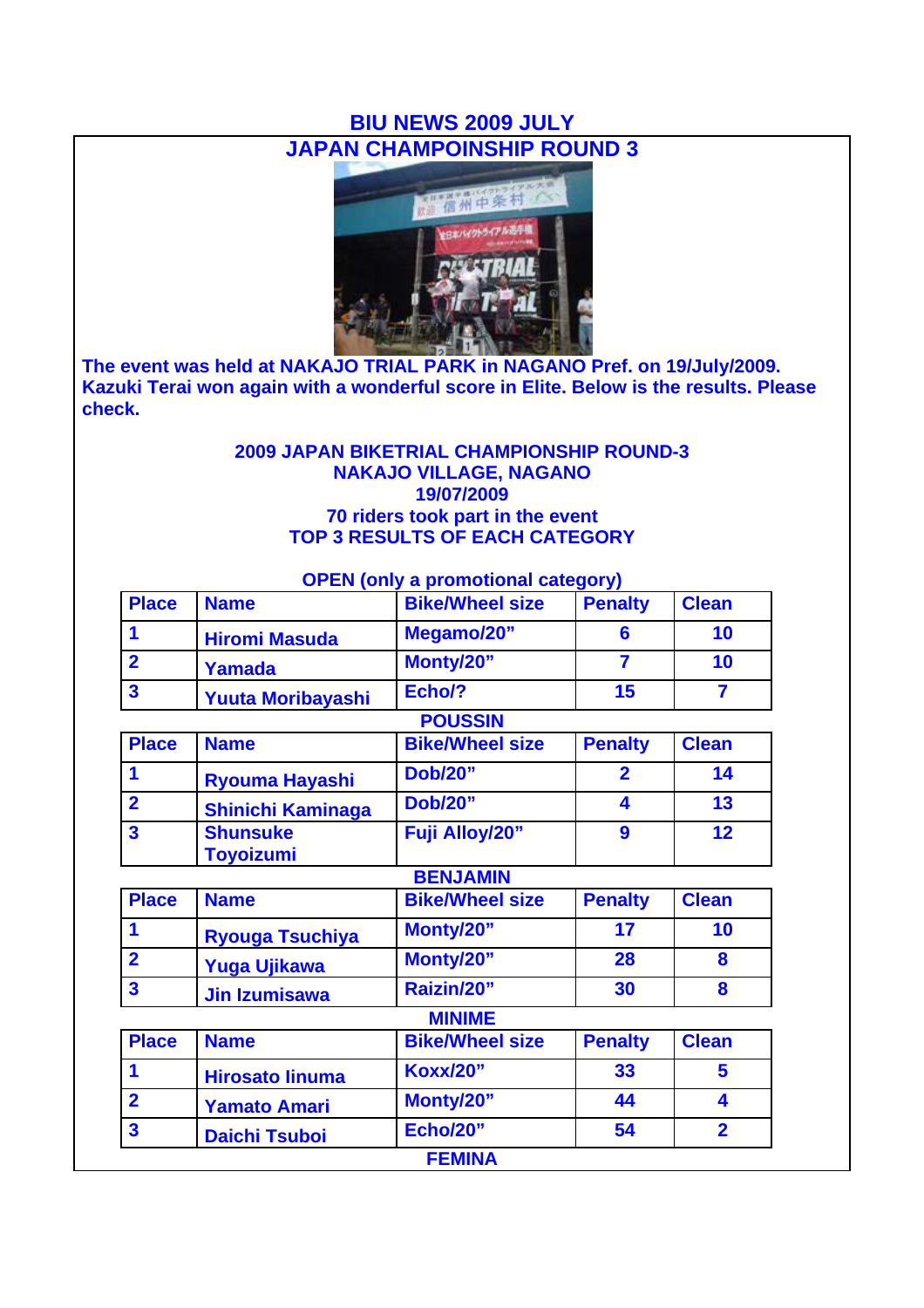| <b>Place</b>            | <b>Name</b>             | <b>Bike/Wheel size</b> | <b>Penalty</b> | <b>Clean</b>            |
|-------------------------|-------------------------|------------------------|----------------|-------------------------|
| 1                       | <b>Masumi Oshiro</b>    | Monty/20"              | 20.8           | 10                      |
| $\overline{2}$          | <b>Yuna Hirano</b>      | Monty/20"              | 32.4           | 8                       |
| $\overline{\mathbf{3}}$ | <b>Nanoka Ogawa</b>     | <b>Dob/20"</b>         | 74.4           | $\overline{2}$          |
|                         |                         | <b>J. SENIOR</b>       |                |                         |
| <b>Place</b>            | <b>Name</b>             | <b>Bike/Wheel size</b> | <b>Penalty</b> | <b>Clean</b>            |
| 1                       | <b>Tomomi Nishikubo</b> | <b>Bionic/?</b>        | 42             | $\overline{\mathbf{3}}$ |
| $\overline{2}$          | <b>Takuya Hagiwara</b>  | Montyt/20"             | 50             | 4                       |
| $\overline{\mathbf{3}}$ | <b>Kamitani</b>         | <b>Dob/20"</b>         | 57             | 1                       |
|                         |                         | <b>ELITE</b>           |                |                         |
| <b>Place</b>            | <b>Name</b>             | <b>Bike/Wheel size</b> | <b>Penalty</b> | <b>Clean</b>            |
| $\mathbf 1$             | <b>Kazuki Terai</b>     | Monty/20"              | 18             | 10                      |
| $\overline{2}$          | <b>Masaya Yamamoto</b>  | Monty/20"              | 33             | $\overline{\mathbf{3}}$ |
| $\overline{\mathbf{3}}$ | <b>Yasutaka Shibata</b> | Monty/20"              | 39             | 1                       |
|                         |                         | <b>CONSTRUCTOR</b>     |                |                         |
| <b>Place</b>            | <b>Name</b>             |                        |                | <b>POINTS</b>           |
| 1                       | <b>MONTY</b>            |                        |                |                         |
| $\overline{2}$          | <b>GIANT</b>            |                        |                |                         |
| $\overline{\mathbf{3}}$ | <b>MATSUDA</b>          |                        |                |                         |

**More details about the event will be on the BJU site soon. Final round (R4) will be held on 11/October.**

**News No.60 dated 20/07/2009**

### **2009 WBC CHINA PING TANG**

### **NEWS FROM SINGAPORE**

#### **Dear Hiro,**

**There has been an uncontrollable increase amount of infected H1N1 cases here, many are worried and refrain from flying. I have so far 2 entries and no Femina, Charissa will not be attending due to restriction from school to allow the students to travel for now, lets hope things get better!. I shall talk to the riders again and hopefully more riders will come. We are still unable to get a ticket to the Guiyang airport, we are looking for alternatives now.** 

**Walton**

**MALAYSIA WILL COME TO WBC FOR THE FIRST TIME EVER**

**Dear Jason,**

**I have received all the information from your part and I would like to say thank you for that. I am the Malaysian delegate and I hope you still remember me. The WBC in China will clash with the Muslim Holy month which is the Ramadan. It is our Fasting month and it falls on the first week of Ramadan. Usually it is hard to travel for Muslims at this time**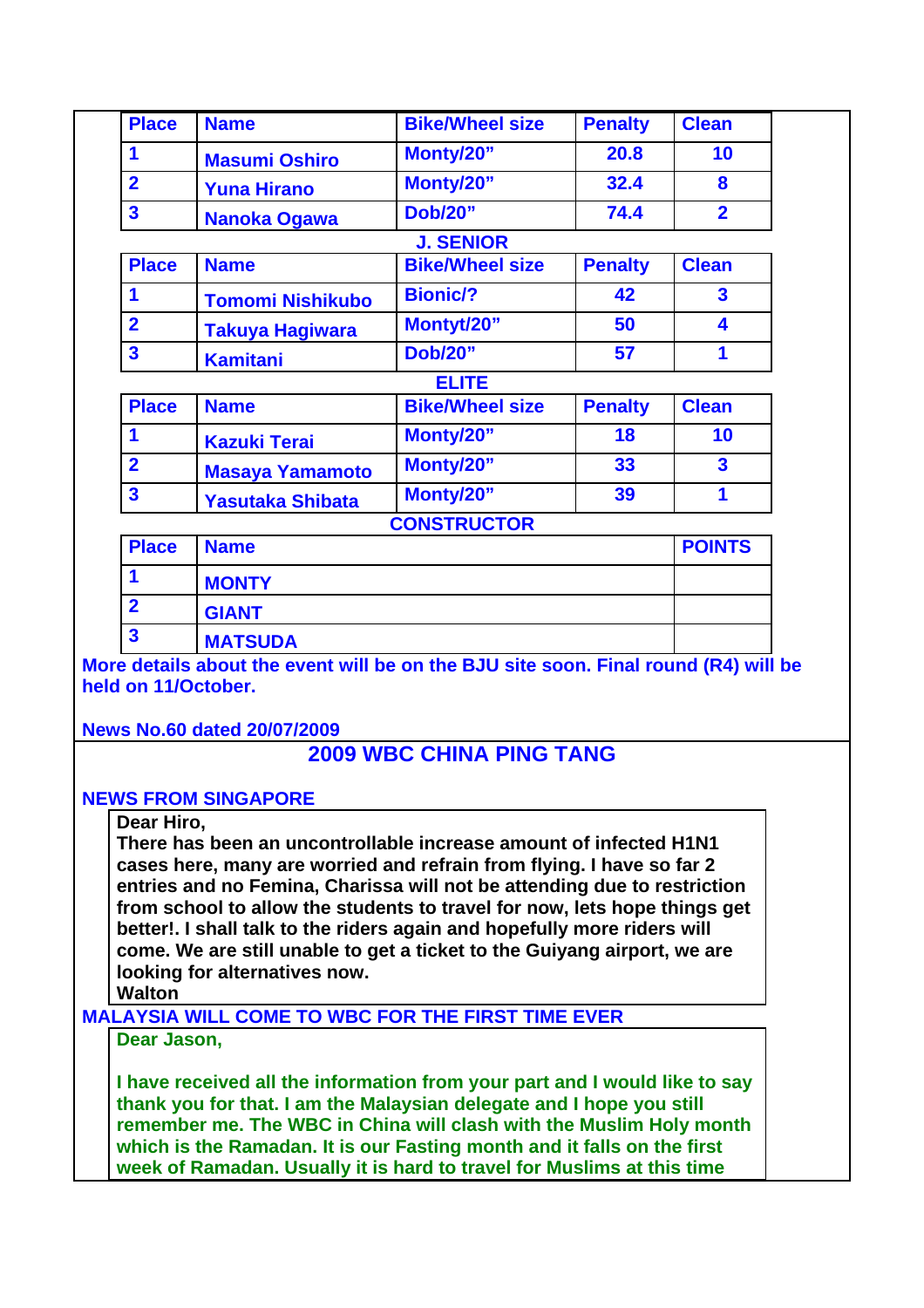**around. I have talked closely with one of the Malaysian rider (Aris) and he wants to compete in the WBC. So there will be two of us from Malaysia which is myself and Aris to WBC in China. My request is, could you please prepare Halal food. Please let us know if you cannot do so. I am preparing all the registration form and will send it by Monday (20th July 2009). Regarding the riders fee, will it be ok to make the payment once we are in Ping Tang?**

**Best regards, SYARUL NIZAM SHARIFF** *Race @ Timing Director* **The Race Boy @ www.theraceboy.com Hi Hiro,**

**How are you doing lately? I need a special request from you regarding one of the Malaysian rider. Wan Aris is currently a rider that I train here in Malaysia and he is very interested to compete in the WBC in China this August. He also just continued his studies 2 weeks ago in a local college in Kuala Lumpur and he needs a letter for him to take leave from his studies for a week to go for this competition. Could BIU give a letter with a BIU letter head and send it to me? Below is his particulars and one more thing, how can Aris get a license no.?**

**Name : Wan Aris Bin Wan Razali Passport No. : A20330370 Home Address: 35-01-07 Kemuncak Shah Alam Condo, Seksyen 9, 40100 Shah Alam, Selangor Darul Ehsan, Malaysia.**

**Best regards, SYARUL NIZAM SHARIFF** *Race @ Timing Director* **The Race Boy @ www.theraceboy.com**

### **OTHER INFORMATION ABOUT WBC**

# **LICENSE NUMBER**

**We informed you about this matter and Spain and France already changed it right. Thanks for your understanding. Up to now, we have the problem with only Belgium. We informed about what is wrong to the delegate and the entry is in pending.** 

# **REGISTRATION FORM**

**Registration form of team should be accepted till 27/August. After that, the organizer cannot provide any service of transport, accommodation & meals. We advice you to complete your entry and registration as soon as possible.**

# **PROXY DELEGATE**

**If you are thinking about sending your proxy delegate to 2009 WBC**